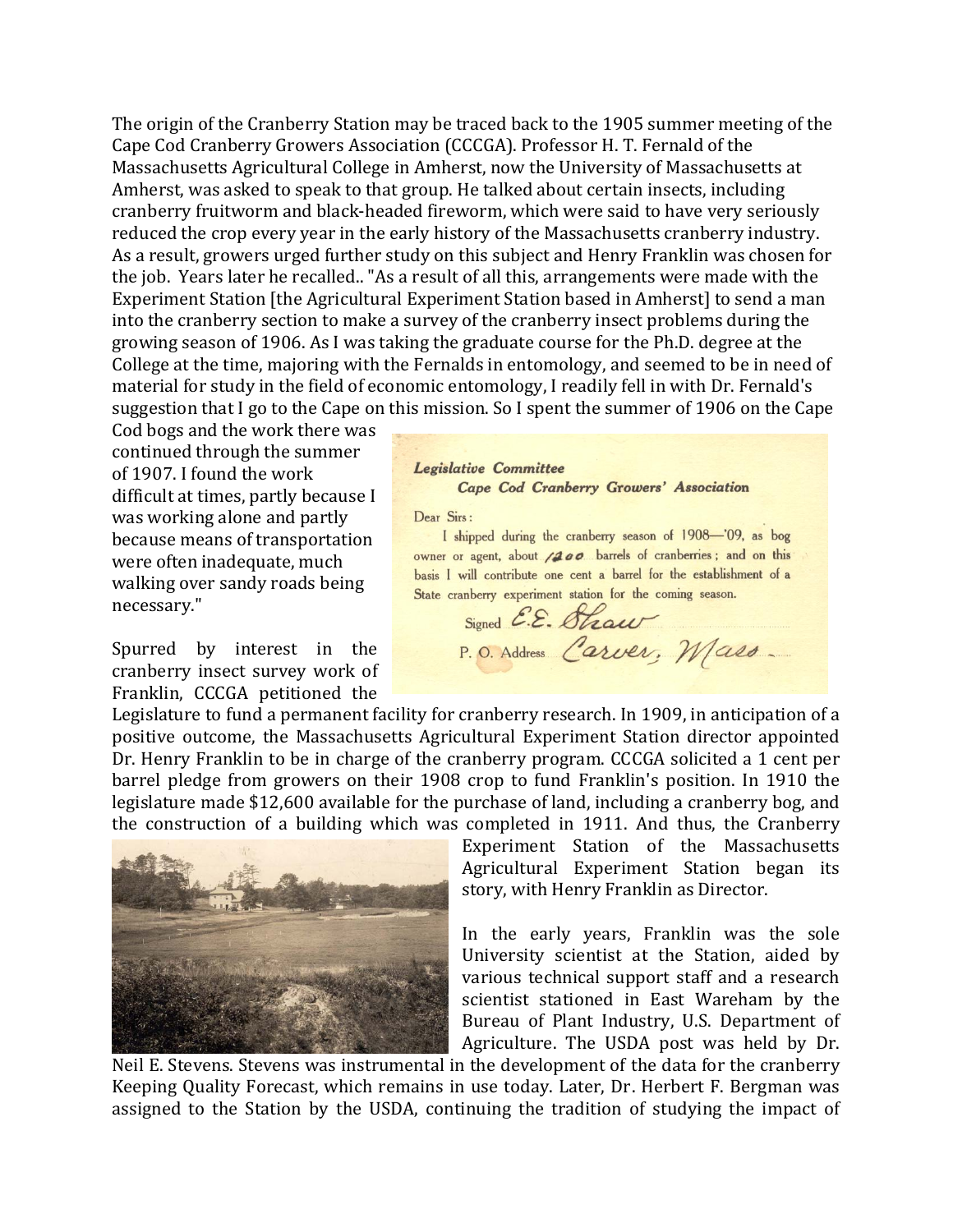weather on cranberry with his definitive work on cranberry oxygen deficiency stress

during the winter flood. Bergman was the lead scientist for the Massachusetts portion of the USDA cranberry breeding program initiated in 1929 in response to an outbreak of false blossom disease. As a result of that breeding program, that also included plots in New Jersey and Wisconsin, six hybrid cultivars were named and released, 'Beckwith', 'Wilcox', and 'Stevens' (named for Neil Stevens) in 1950 and 'Pilgrim', 'Franklin' (named for Henry Franklin), and 'Bergman' (named for Henry Bergman) in 1961.



In response to a need to predict and prevent frost damage on the crop, Franklin, a tireless researcher, began a study of factors in the weather and in the plants that were related to



frost injury. By 1920 he had developed a workable frost warning service that included a prediction of the minimum on‐bog temperature for that night and an indication of what temperatures could be tolerated by the plants based on their stage of growth and development. The impressiveness of this achievement, for one whose training was not in meteorology or in plant physiology,

but rather in entomology, can not be overemphasized. With only minor modifications

(many by Franklin himself during the 1930s and 1940s), the formulae used to predict frost events on Massachusetts cranberry bogs remain in use today by CCCGA's Frost Warning Service. Franklin remained as Director of the Cranberry Station until his retirement in 1952. In a career spanning more than forty years, Franklin made huge contributions to the science of cranberry entomology, pioneering the use of water management and sanding for insect control, laying the foundation for insect monitoring programs that remain the mainstay of integrated pest management (IPM) programs today, establishing economic thresholds for insect damage on cranberry, and authoring the definitive cranberry insect guide of its time, 'Cranberry



Insects of Massachusetts'. Upon Franklin's death, Chester Cross (Station director from 1952‐1981) wrote: "I think one of Dr. Franklin's first rules for though and action was: 'Take no man's word or oath' ........... To any serious problem that came his way, he fastened his mind with a tenacity that excluded all lesser things like time, meals, or the convenience of others. Thus he worked on the frost problems of the cranberry growers and developed an excellent system for predicting minimum bog temperatures. It mattered not a whit that his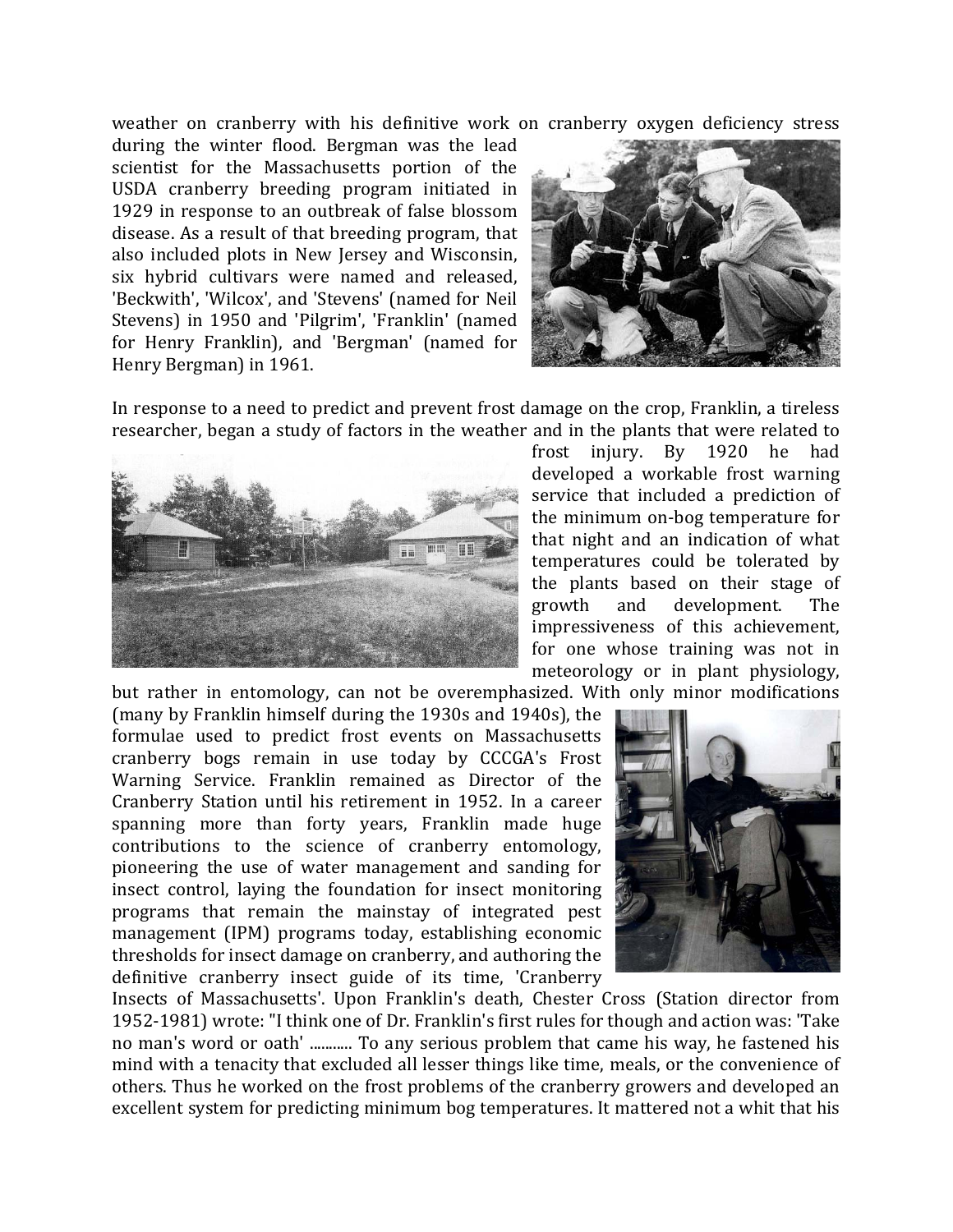training had been in entomology (where he became the world authority not only on cranberry pests but also on the bumble bee), for he knew that by persistent application day and night, week days and weekends, that any problem could be solved by one determined to solve it, and he did. "

The 1950s through the 1980s saw the advent of modern practices in cranberry growing. Dr. Chester Cross (Station director 1952-1981) continued the work of defining weather factors that could impact crop yield. Dr. John 'Stan' Norton was instrumental in the introduction of the use of sprinkler irrigation to Massachusetts bogs, particularly their use in frost protection. Dr. Bill Tomlinson continued Franklin's work in entomology. Dr. Karl



Deubert and Dr. Robert Devlin contributed research in the areas of biochemistry and plant physiology, respectively. Throughout this period, Irving Demoranville served as extension horticulturist working on physiology, weed science, and fertility and continuing Franklin's frost research. 'Dee' ended his 45‐year career at the Station as Director, serving from 1981-1996. This group of scientists made two major outreach contributions in the 1970s: producing the bulletin 'The Modern Art of Cranberry Cultivation' and convening an informal gathering of colleagues from around the country and Canada for the purpose of sharing ideas and science. The bulletin has been revised each decade and has become the premier extension publication of the Station: 'Cranberry Production: A Guide for Massachusetts'. The informal gathering of colleagues is now known as North American Cranberry Research and Extension Workers

Conference and is held every two years, serving as the opportunity for cranberry researchers to share the results of their research, exchange ideas, and plan cooperative research projects.

In its 100 year history, the Cranberry Station and its scientific staff have seen many

changes in cranberry growing as a result of its research efforts. Some of the major milestones include the development of the frost forecasting system and determination of cranberry hardiness levels, insect monitoring and modern IPM programs, introduction of modern cultivars, the use of biological control agents for cranberry pests, modern fertility management programs, effective weed management combining cultural control with post-



emergence herbicide use, and effective disease prediction and management programs.